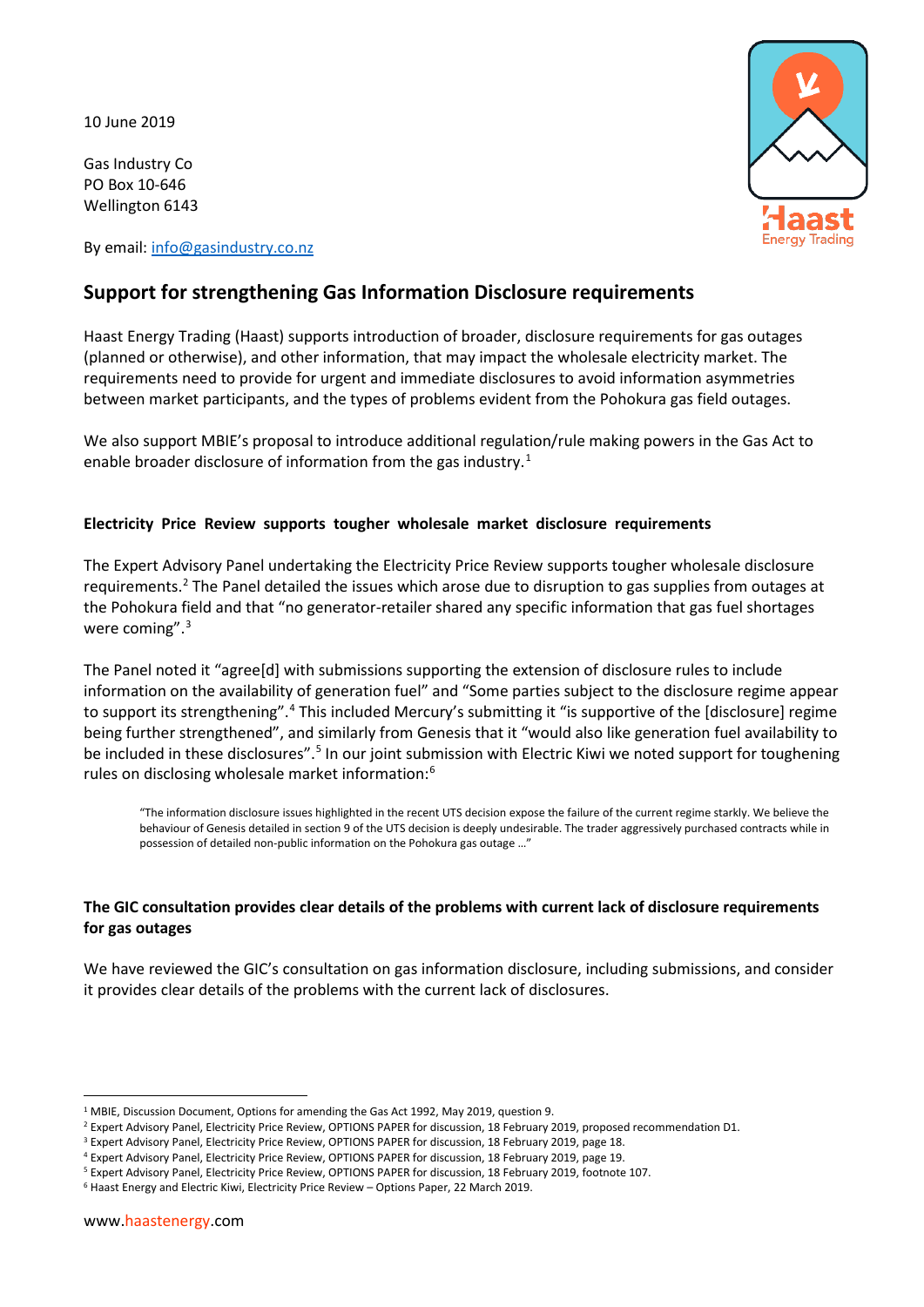While there was some criticism from Greymouth Gas, OMV, PEPANZ and Todd that the GIC had not provided an adequate problem definition, any limitations with the GIC problem definition were more than adequately addressed by other submitters. Mercury's submission particularly stood out for providing a robust articulation of the problem definition.



Greymouth Gas' criticisms were qualified by the observation that "All markets are interrelated on either a short or long run basis, and it is clear that there are additional disclosure problems across the supply chain".<sup>[7](#page-1-0)</sup> OMV also conceded "... there is an identified problem in relation to outage information (planned and unplanned)".[8](#page-1-1)

We agree with First Gas that there are information gaps in the gas market relating to planned and unplanned outages at major gas production and user facilities: "These facilities have significant physical and financial impacts on the gas industry. Having consistent, timely information on the ability to produce or consume gas at major facilities would help to build confidence in a well-functioning and transparent gas market".<sup>[9](#page-1-2)</sup>

The Electricity Authority submitted "The current low level of disclosure in the gas market is inhibiting the efficient operation of the electricity market" and that "feedback to us over the last six months has stated that uncertainty and uneven access to gas production information contributed to high electricity prices, has raised questions about insider trading in the electricity forward contract (hedge) market and may have caused breaches of the Code".[10](#page-1-3) We agree.

The incumbent electricity retailers all commented on the interdependency between information disclosure in the wholesale gas sector and the efficient operation of the electricity market. Mercury, for example, "considers information disclosure in the wholesale gas sector is a problem that needs to be addressed and is highly likely to be net beneficial based on mitigating the impacts to the wholesale electricity market alone".<sup>[11](#page-1-4)</sup> We agree.

Trustpower cited the unplanned gas production facility outage which occurred in late 2018 as an example of "the intertwined nature of the gas and electricity markets. In particular, the fuel supply restrictions that occurred in the gas market had significant implications for electricity market customers, with smaller retailers lodging a claim with the Electricity Authority that an Undesirable Trading Situation (UTS) occurred, and triggering the first retailer default in the New Zealand Electricity Market".<sup>[12](#page-1-5)</sup> We agree.

NZ Steel noted "… we had just completed a major plant shutdown that could have been scheduled to coincide with Pohokura outage had information been available in a timely manner" which would have helped avoid "several million dollars in increased costs supply to the NZ construction industry".<sup>[13](#page-1-6)</sup> We agree. This is a good example of the type of inefficient impact information asymmetries can have on New Zealand major users.

Mercury detailed how current arrangements result in information asymmetries and can disadvantage market participants with significant resources like Mercury and the System Operator, and that this can cause greater problems for independent retailers, and expressed concern that the "… information asymmetry can have a material impact on other market participants risk positions and confidence in both in the spot and futures markets. This is particularly the case in times of tight fuel supply, for example when the hydro-lake levels and inflows are low". We agree.

- <span id="page-1-4"></span><span id="page-1-3"></span><sup>11</sup> <https://www.gasindustry.co.nz/assets/Consultations/Uploads/GIC-consulation-on-gas-wholesale-market-info-disclosure.pdf>
- <span id="page-1-5"></span><sup>12</sup> <https://www.gasindustry.co.nz/assets/Consultations/Uploads/Trustpower-submission-on-Options-for-Information-Disclosure..pdf>

 <sup>7</sup> <https://www.gasindustry.co.nz/assets/Consultations/Uploads/Submission-Greymouth.pdf>

<span id="page-1-2"></span><span id="page-1-1"></span><span id="page-1-0"></span><sup>8</sup> <https://www.gasindustry.co.nz/assets/Consultations/Uploads/Submission-Greymouth.pdf>

<sup>9</sup> <https://www.gasindustry.co.nz/assets/Consultations/Uploads/Submission-First-Gas.pdf>

<sup>10</sup> <https://www.gasindustry.co.nz/assets/Consultations/Uploads/Electricity-Authority-response-to-GIC-consultation-on-information-disclosure.pdf>

<span id="page-1-6"></span><sup>13</sup> <https://www.gasindustry.co.nz/assets/Consultations/Uploads/NZ-Steel-Submission-on-Information-Disclosure-Apr2019.pdf>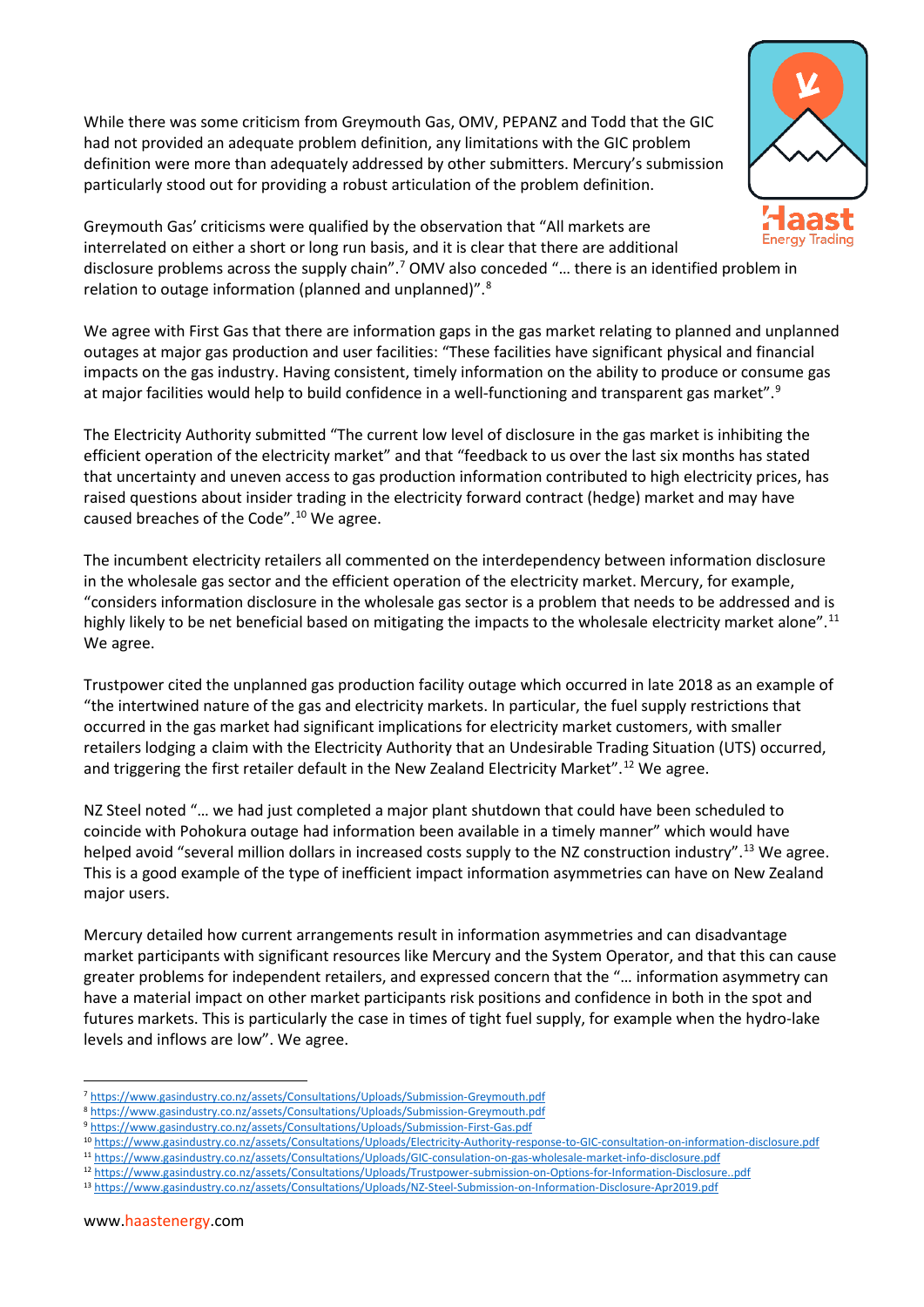PEPANZ conceded it "is less than ideal" different consumers were receiving different information on the duration of the Pohokura outages. [14](#page-2-0) PEPANZ referenced the Electricity Authority's UTS investigation's finding that the information asymmetry was "small and often non-material". Haast considers the Authority's conclusion should be attributed to shortcomings of its UTS decision rather than the information asymmetry being immaterial.



## **Disclosure of outages (planned and unplanned) is essential**

We note there is widespread support for disclosure of planned and unplanned gas outages, including from First Gas, Genesis, MEUG, Mercury, Meridian, MGUG, OMV, Trustpower and Vector. We support these submissions.

#### **Clear support for introduction of mandatory disclosure requirements**

The GIC consultation shows there is strong support for mandatory disclosure requirements. Out of the 20 submissions the GIC received, only Greymouth Gas, OMV, PEPANZ, and Todd supported voluntary arrangements. Mandatory arrangements were explicitly supported by major users, electricity and gas networks and retailers, and the electricity regulator etc: Contact, the Electricity Authority, emsTradepoint, Energy Link, First Gas, Fonterra, Mercury, Trustpower, Transpower, and Vector. While Haast did not submit in response to the original consultation paper, we also support mandatory disclosure requirements.

The Electricity Authority considers regulated gas disclosures are needed to deliver greater certainty to firms. The Electricity Authority doubts whether firms would comply with voluntary disclosure requirements: "Our experience is parties won't disclose when they don't have the incentive to do so, or their incentives are to withhold information. This is why we recommend a regulated approached". Mercury similarly "… consider regulation may be necessary to ensure that the regime applies equally to all parties and the GIC has the power to monitor compliance and if necessary, ensure the regime is enforced". We agree with these views.

We also share Mercury's concern that "In comparison to the electricity market, which has an information disclosure regime, the gas sector has no formal systematic arrangement for the timely disclosure of information".

#### **Support for a single publication platform**

There were a number of submitters that supported a single platform for disclosure, including Contact, Electricity Authority, emsTradepoint, EnergyLink, FirstGas, Fonterra, Genesis, Meridian, Transpower, Trustpower and Vector. FirstGas, for example, commented that "We support the disclosure of outage information from a single source. It is important that the information is both readily available and accurate, and a single point enables the efficient updating of information. We recommend that the GIC should hold responsibility for monitoring the provision and accuracy of information supplied." Haast supports these views and agrees there should be a single depository for disclosed material.

Options for a single depository include the GIC's website (supported by Genesis and Meridian) and the existing Planned Outage Co-ordination Process (POCP) platform (supported by the Electricity Authority, emsTradepoint, EnergyLink). The Electricity Authority, for example, commented: "A common gas and electricity option seems to have potential merit and we would be support of an approach that makes use of

<span id="page-2-0"></span> <sup>14</sup> <https://www.gasindustry.co.nz/assets/Consultations/Uploads/Submission-PEPANZ.pdf>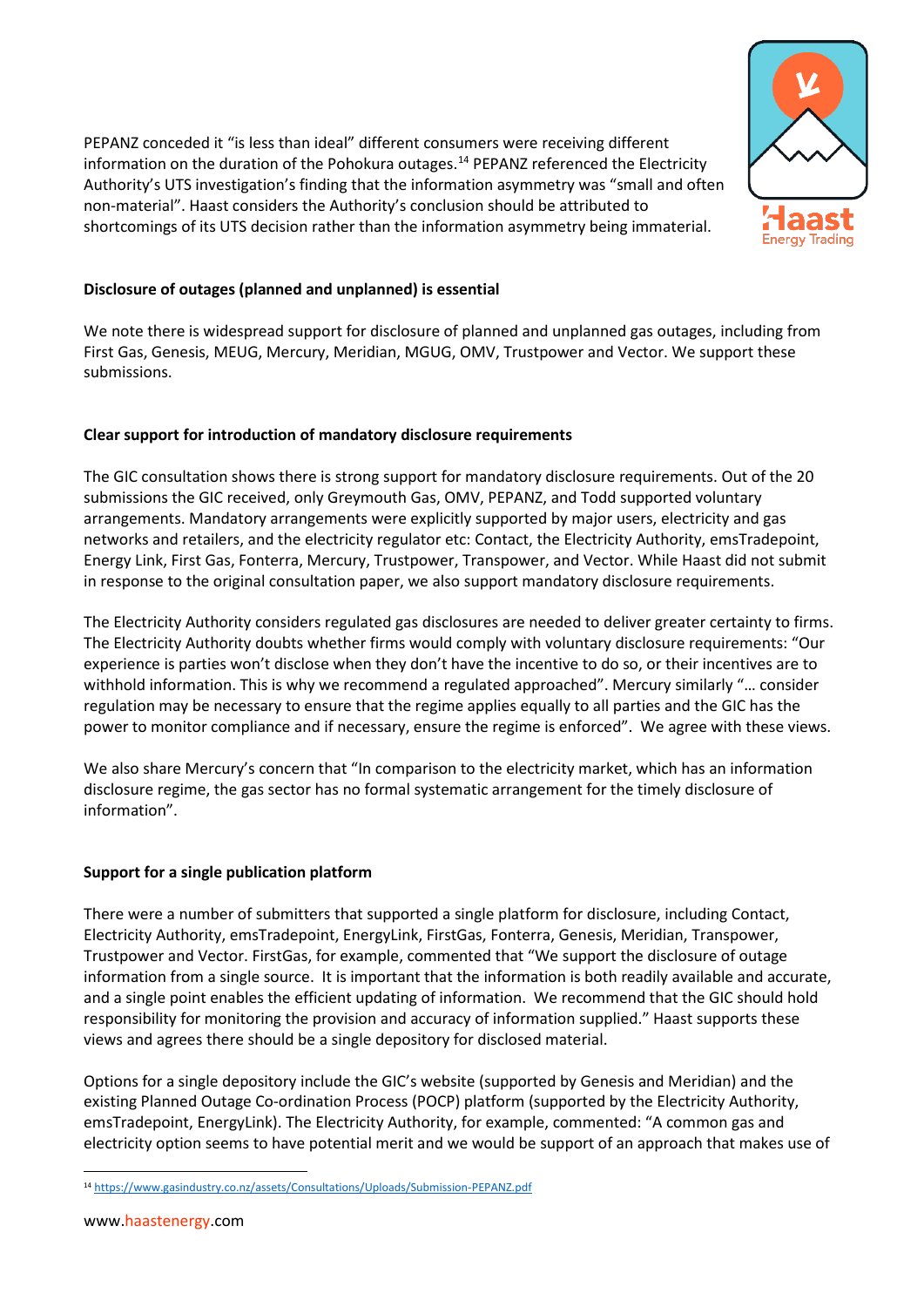POCP". Haast supports further consideration of the most appropriate platform and what, if any, improvements would be needed to existing platforms.

## **Need for the Electricity Authority and GIC to co-ordinate their disclosure requirements**



We note PEPANZ raised concern about potential duplication of disclosure requirements of the Electricity Authority and GIC: "If the GIC considers that gas positions are useful to understand (in terms of how that flows onto electricity pricing), the GIC should look to rely on the EA regime before duplicating requirements".

It is notable the Electricity Authority wants the GIC to adopt new mandatory disclsoure requirements. According to the Electricity Authority "It is evident that there is a lack of public information about gas supply, when compared to the level of information available on hydro storage and snow pack."<sup>[15](#page-3-0)</sup>

PEPANZ concerns should be addressed through co-ordination between the Electricity Authority and the GIC and do not impact on the efficacy of introducing the proposed new disclsoure disclosure requirements.

<span id="page-3-0"></span><sup>&</sup>lt;sup>15</sup> Electricity Authority, Wholesale market conditions, 5 November 2018.